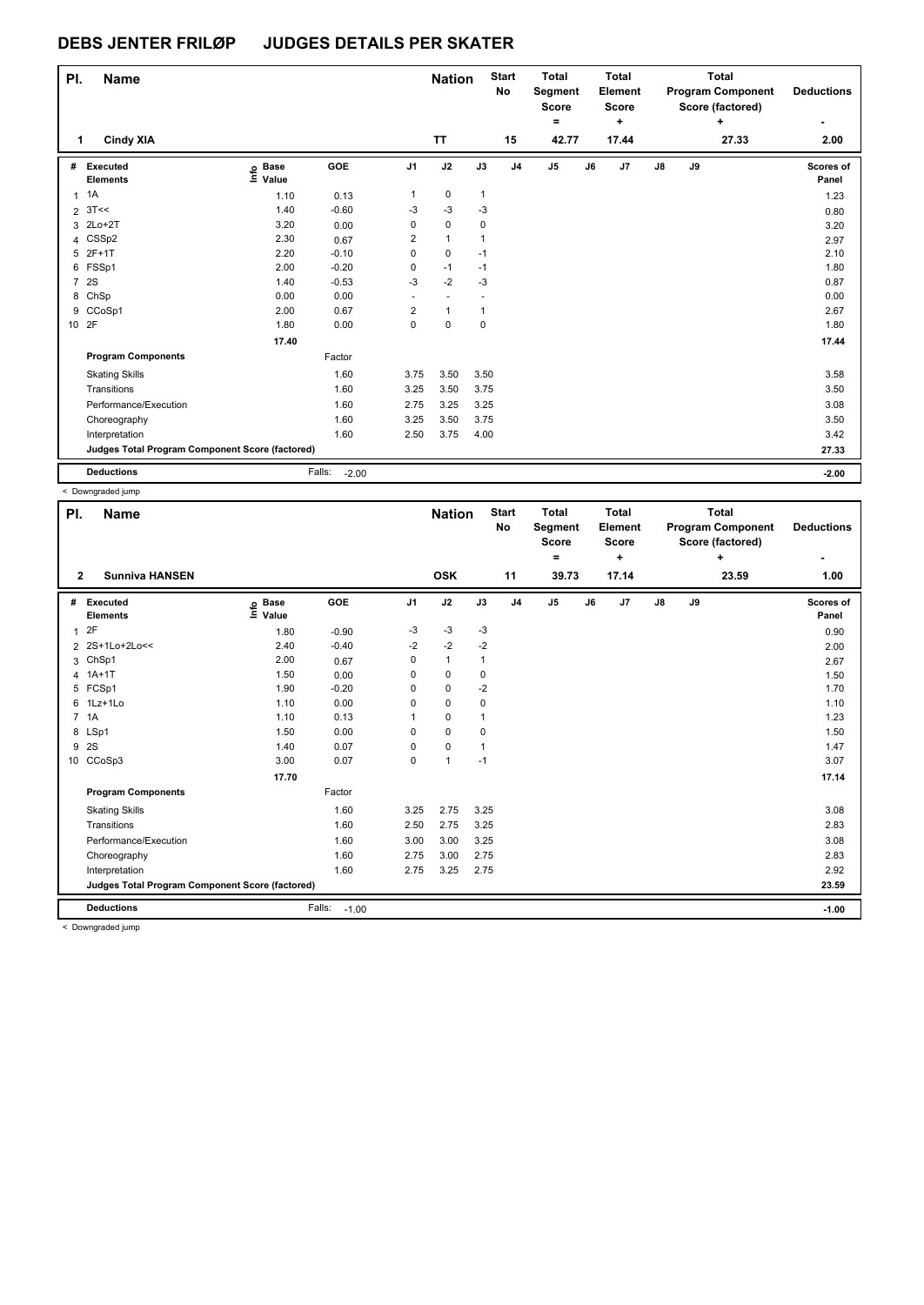| PI. | <b>Name</b>                                     |                   |                   |                | <b>Nation</b> |              | <b>Start</b><br>No | <b>Total</b><br>Segment  |    | <b>Total</b><br>Element |    |    | <b>Total</b><br><b>Program Component</b> | <b>Deductions</b>  |
|-----|-------------------------------------------------|-------------------|-------------------|----------------|---------------|--------------|--------------------|--------------------------|----|-------------------------|----|----|------------------------------------------|--------------------|
|     |                                                 |                   |                   |                |               |              |                    | <b>Score</b>             |    | <b>Score</b>            |    |    | Score (factored)                         |                    |
|     |                                                 |                   |                   |                |               |              |                    | $\equiv$                 |    | ٠.                      |    |    |                                          |                    |
| 3   | <b>Thea HOLMSEN</b>                             |                   |                   |                | <b>TT</b>     |              | 3                  | 39.02                    |    | 17.88                   |    |    | 22.14                                    | 1.00               |
|     | # Executed<br><b>Elements</b>                   | e Base<br>E Value | GOE               | J1             | J2            | J3           | J4                 | J5                       | J6 | J7                      | J8 | J9 |                                          | Scores of<br>Panel |
| 1   | $2Lo+2Lo$                                       | 3.60              | $-0.30$           | $-1$           | $-1$          | $-1$         |                    |                          |    |                         |    |    |                                          | 3.30               |
|     | 2 2F+1T                                         | 2.20              | $-0.50$           | $-2$           | $-1$          | $-2$         |                    |                          |    |                         |    |    |                                          | 1.70               |
|     | 3 CoSp3                                         | 2.50              | 0.17              | $\mathbf{1}$   | 0             | 0            |                    |                          |    |                         |    |    |                                          | 2.67               |
|     | 4 2Lz                                           | 2.10              | $-0.90$           | -3             | -3            | $-3$         |                    |                          |    |                         |    |    |                                          | 1.20               |
|     | 5 FCSp1                                         | 1.90              | $-0.10$           | 0              | 0             | $-1$         |                    |                          |    |                         |    |    |                                          | 1.80               |
|     | 6 ChSp                                          | 0.00              | 0.00              | ÷,             | ä,            | ä,           |                    |                          |    |                         |    |    |                                          | 0.00               |
|     | 7 1A                                            | 1.10              | 0.07              | 0              | 0             | $\mathbf{1}$ |                    |                          |    |                         |    |    |                                          | 1.17               |
|     | 8 2S+1T                                         | 1.80              | $-0.33$           | -2             | $-1$          | $-2$         |                    |                          |    |                         |    |    |                                          | 1.47               |
| 9   | 2F                                              | 1.80              | 0.10              | $\mathsf 0$    | 0             | $\mathbf{1}$ |                    |                          |    |                         |    |    |                                          | 1.90               |
|     | 10 CCoSp2                                       | 2.50              | 0.17              | $\mathbf 0$    | 0             | $\mathbf{1}$ |                    |                          |    |                         |    |    |                                          | 2.67               |
|     |                                                 | 19.50             |                   |                |               |              |                    |                          |    |                         |    |    |                                          | 17.88              |
|     | <b>Program Components</b>                       |                   | Factor            |                |               |              |                    |                          |    |                         |    |    |                                          |                    |
|     | <b>Skating Skills</b>                           |                   | 1.60              | 3.00           | 3.50          | 3.00         |                    |                          |    |                         |    |    |                                          | 3.17               |
|     | Transitions                                     |                   | 1.60              | 3.00           | 3.00          | 2.75         |                    |                          |    |                         |    |    |                                          | 2.92               |
|     | Performance/Execution                           |                   | 1.60              | 2.50           | 2.75          | 2.25         |                    |                          |    |                         |    |    |                                          | 2.50               |
|     | Choreography                                    |                   | 1.60              | 2.75           | 3.25          | 2.25         |                    |                          |    |                         |    |    |                                          | 2.75               |
|     | Interpretation                                  |                   | 1.60              | 2.75           | 3.25          | 1.50         |                    |                          |    |                         |    |    |                                          | 2.50               |
|     | Judges Total Program Component Score (factored) |                   |                   |                |               |              |                    |                          |    |                         |    |    |                                          | 22.14              |
|     | <b>Deductions</b>                               |                   | Falls:<br>$-1.00$ |                |               |              |                    |                          |    |                         |    |    |                                          | $-1.00$            |
|     |                                                 |                   |                   |                |               |              |                    |                          |    |                         |    |    |                                          |                    |
|     |                                                 |                   |                   |                |               |              |                    |                          |    |                         |    |    |                                          |                    |
| PI. | <b>Name</b>                                     |                   |                   |                | <b>Nation</b> |              | <b>Start</b>       | Total                    |    | <b>Total</b>            |    |    | <b>Total</b>                             |                    |
|     |                                                 |                   |                   |                |               |              | No                 | Segment                  |    | Element                 |    |    | <b>Program Component</b>                 | <b>Deductions</b>  |
|     |                                                 |                   |                   |                |               |              |                    | <b>Score</b><br>$\equiv$ |    | <b>Score</b>            |    |    | Score (factored)                         |                    |
|     |                                                 |                   |                   |                |               |              |                    |                          |    | ٠                       |    |    | ٠                                        |                    |
| 4   | <b>Tonje OMLI-MOE</b>                           |                   |                   |                | <b>BSK</b>    |              | 4                  | 36.82                    |    | 16.96                   |    |    | 19.86                                    | 0.00               |
|     | # Executed                                      |                   | GOE               | J <sub>1</sub> | J2            | J3           | J <sub>4</sub>     | $\mathsf{J}5$            | J6 | J7                      | J8 | J9 |                                          | Scores of          |
|     | <b>Elements</b>                                 | e Base<br>⊑ Value |                   |                |               |              |                    |                          |    |                         |    |    |                                          | Panel              |
| 1   | 2Lz<<+SEQ                                       | 0.48              | $-0.30$           | -3             | $-3$          | $-3$         |                    |                          |    |                         |    |    |                                          | 0.18               |
|     | 2 CCoSp2                                        | 2.50              | 0.17              | 0              | $\mathbf{1}$  | 0            |                    |                          |    |                         |    |    |                                          | 2.67               |
|     | 3 2Lo+2Lo<                                      | 3.10              | $-0.60$           | $-1$           | $-2$          | $-3$         |                    |                          |    |                         |    |    |                                          | 2.50               |
| 4   | 1Lz                                             | 0.60              | 0.00              | 0              | 0             | 0            |                    |                          |    |                         |    |    |                                          | 0.60               |
|     | 5 FCSp1                                         | 1.90              | $-0.10$           | 0              | 0             | $-1$         |                    |                          |    |                         |    |    |                                          | 1.80               |
| 6   | $2F+1Lo$                                        | 2.30              | $-0.40$           | $-1$           | $-2$          | $-1$         |                    |                          |    |                         |    |    |                                          | 1.90               |
|     | 7 LSp1                                          | 1.50              | 0.17              | 0              | 0             | $\mathbf{1}$ |                    |                          |    |                         |    |    |                                          | 1.67               |
|     | 8 ChSp1                                         | 2.00              | 0.67              | 0              | $\mathbf{1}$  | 1            |                    |                          |    |                         |    |    |                                          | 2.67               |
|     | 9 2F                                            | 1.80              | 0.00              | 0              | 0             | 0            |                    |                          |    |                         |    |    |                                          | 1.80               |
|     | 10 1A                                           | 1.10              | 0.07              | $\mathbf 0$    | 0             | $\mathbf{1}$ |                    |                          |    |                         |    |    |                                          | 1.17               |
|     |                                                 | 17.28             |                   |                |               |              |                    |                          |    |                         |    |    |                                          | 16.96              |
|     | <b>Program Components</b>                       |                   | Factor            |                |               |              |                    |                          |    |                         |    |    |                                          |                    |
|     | <b>Skating Skills</b>                           |                   | 1.60              | 2.75           | 3.75          | 2.50         |                    |                          |    |                         |    |    |                                          | 3.00               |
|     | Transitions                                     |                   | 1.60              | 2.50           | 3.25          | 1.25         |                    |                          |    |                         |    |    |                                          | 2.33               |
|     | Performance/Execution                           |                   | 1.60              | 2.25           | 3.00          | 1.75         |                    |                          |    |                         |    |    |                                          | 2.33               |
|     | Choreography                                    |                   | 1.60              | 2.50           | 3.25          | 1.50         |                    |                          |    |                         |    |    |                                          | 2.42               |
|     | Interpretation                                  |                   | 1.60              | 2.75           | 3.00          | 1.25         |                    |                          |    |                         |    |    |                                          | 2.33               |
|     | Judges Total Program Component Score (factored) |                   |                   |                |               |              |                    |                          |    |                         |    |    |                                          | 19.86              |
|     | <b>Deductions</b>                               |                   |                   |                |               |              |                    |                          |    |                         |    |    |                                          | 0.00               |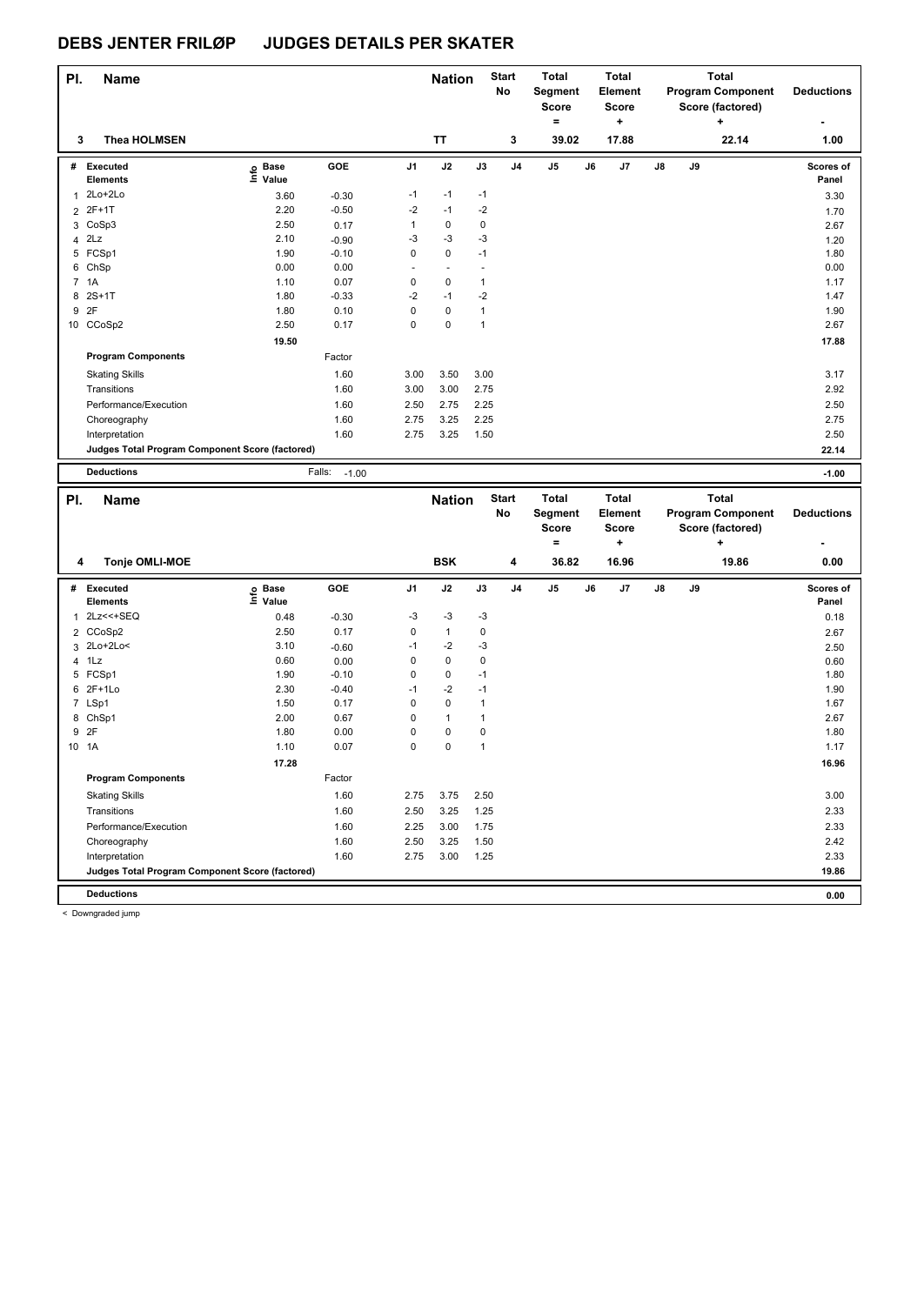< Downgraded jump

| PI.            | <b>Name</b>                                     |                                  |                   |                | <b>Nation</b>  |              | <b>Start</b><br><b>No</b> | <b>Total</b><br>Segment<br><b>Score</b><br>٠ |    | <b>Total</b><br>Element<br><b>Score</b><br>÷ |    |    | <b>Total</b><br><b>Program Component</b><br>Score (factored)<br>٠ | <b>Deductions</b>  |
|----------------|-------------------------------------------------|----------------------------------|-------------------|----------------|----------------|--------------|---------------------------|----------------------------------------------|----|----------------------------------------------|----|----|-------------------------------------------------------------------|--------------------|
| 5              | Nora E. BACHER                                  |                                  |                   |                | <b>AKK</b>     |              | 6                         | 32.04                                        |    | 13.10                                        |    |    | 20.94                                                             | 2.00               |
| #              | Executed<br><b>Elements</b>                     | <b>Base</b><br>e Base<br>⊑ Value | <b>GOE</b>        | J <sub>1</sub> | J2             | J3           | J <sub>4</sub>            | J <sub>5</sub>                               | J6 | J7                                           | J8 | J9 |                                                                   | Scores of<br>Panel |
| 1              | $2T+2T<<$                                       | 1.80                             | $-0.60$           | $-3$           | $-3$           | -3           |                           |                                              |    |                                              |    |    |                                                                   | 1.20               |
| $\overline{2}$ | 2S                                              | 1.40                             | $-0.20$           | $-1$           | $-1$           | $-1$         |                           |                                              |    |                                              |    |    |                                                                   | 1.20               |
|                | 3 FCSp1                                         | 1.90                             | $-0.30$           | 0              | $-1$           | $-2$         |                           |                                              |    |                                              |    |    |                                                                   | 1.60               |
| 4              | 2Lo<                                            | 1.30                             | $-0.80$           | $-3$           | $-2$           | $-3$         |                           |                                              |    |                                              |    |    |                                                                   | 0.50               |
| 5              | $2S+1T$                                         | 1.80                             | $-0.07$           | 0              | $\pmb{0}$      | $-1$         |                           |                                              |    |                                              |    |    |                                                                   | 1.73               |
| 6              | ChSp1                                           | 2.00                             | 0.67              | 0              | $\mathbf{1}$   | $\mathbf{1}$ |                           |                                              |    |                                              |    |    |                                                                   | 2.67               |
|                | 7 LSp                                           | 0.00                             | 0.00              | $\sim$         | $\overline{a}$ | ٠            |                           |                                              |    |                                              |    |    |                                                                   | 0.00               |
| 8              | 2F<<                                            | 0.50                             | $-0.30$           | $-3$           | $-3$           | $-3$         |                           |                                              |    |                                              |    |    |                                                                   | 0.20               |
| 9              | 1A                                              | 1.10                             | 0.00              | 0              | $\mathbf 0$    | 0            |                           |                                              |    |                                              |    |    |                                                                   | 1.10               |
|                | 10 CCoSp3                                       | 3.00                             | $-0.10$           | 0              | $\mathbf 0$    | $-1$         |                           |                                              |    |                                              |    |    |                                                                   | 2.90               |
|                |                                                 | 14.80                            |                   |                |                |              |                           |                                              |    |                                              |    |    |                                                                   | 13.10              |
|                | <b>Program Components</b>                       |                                  | Factor            |                |                |              |                           |                                              |    |                                              |    |    |                                                                   |                    |
|                | <b>Skating Skills</b>                           |                                  | 1.60              | 2.75           | 3.00           | 2.50         |                           |                                              |    |                                              |    |    |                                                                   | 2.75               |
|                | Transitions                                     |                                  | 1.60              | 2.50           | 2.25           | 3.25         |                           |                                              |    |                                              |    |    |                                                                   | 2.67               |
|                | Performance/Execution                           |                                  | 1.60              | 2.50           | 2.00           | 2.00         |                           |                                              |    |                                              |    |    |                                                                   | 2.17               |
|                | Choreography                                    |                                  | 1.60              | 2.75           | 2.50           | 3.50         |                           |                                              |    |                                              |    |    |                                                                   | 2.92               |
|                | Interpretation                                  |                                  | 1.60              | 2.50           | 2.50           | 2.75         |                           |                                              |    |                                              |    |    |                                                                   | 2.58               |
|                | Judges Total Program Component Score (factored) |                                  |                   |                |                |              |                           |                                              |    |                                              |    |    |                                                                   | 20.94              |
|                | <b>Deductions</b>                               |                                  | Falls:<br>$-2.00$ |                |                |              |                           |                                              |    |                                              |    |    |                                                                   | $-2.00$            |

**Name Deductions - Nation Start** Total **Segment Score = Total Element Score + Total Program Component Score (factored) + PI.** Name **Start PI.** Nation Start **No # Executed Elements Base Value GOE J1 J2 J3 J4 J5 J6 J7 J8 J9 Scores of Panel** F Executed **F** Executed **C** Executed **C** Executed **C** Elements Evalue F Elements F Cores of the Scores of the Scores of the Scores of the Panel of the Panel of the Scores of the Scores of the Scores of the Scores of the  **6 Fredrikke Sogn HOLLÆNDER OSK 10 31.14 15.54 15.60 0.00** 2 1Lo+2Lo 2.30 -0.60 -2 -2 -2 1.70 3 FCSp1 1.90 -0.50 -1 -2 -2 1.40 4 1A 1.10 0.00 0 0 0 1.10 1.10 5 ChSp1 2.00 0.67 1 0 1 2.67 6 2S+1T+1T 2.20 -0.20 -1 -1 -1 2.00 7 CoSp1 1.70 -0.10 0 -1 0 1.60 8 2S 1.40 0.00 0 0 0 1.40 9 2F 1.80 -0.60 -2 -2 -2 1.20 10 CCoSp1 2.00 -0.50 -1 -3 -1 1.50  **17.40 15.54 Program Components**  Skating Skills 2.00 1.50 2.25 Factor 1.60 2.00 1.50 2.25 2.1 and 2.00 1.92 Transitions 1.60 1.50 2.00 2.50 2.00 Performance/Execution 2.00 1.75 1.75 2.50 2.00 2.00 2.00 Choreography 1.60 1.50 1.75 2.25 1.83 Interpretation 1.60 1.75 1.50 2.75 2.00 **Deductions 0.00 Judges Total Program Component Score (factored) 15.60**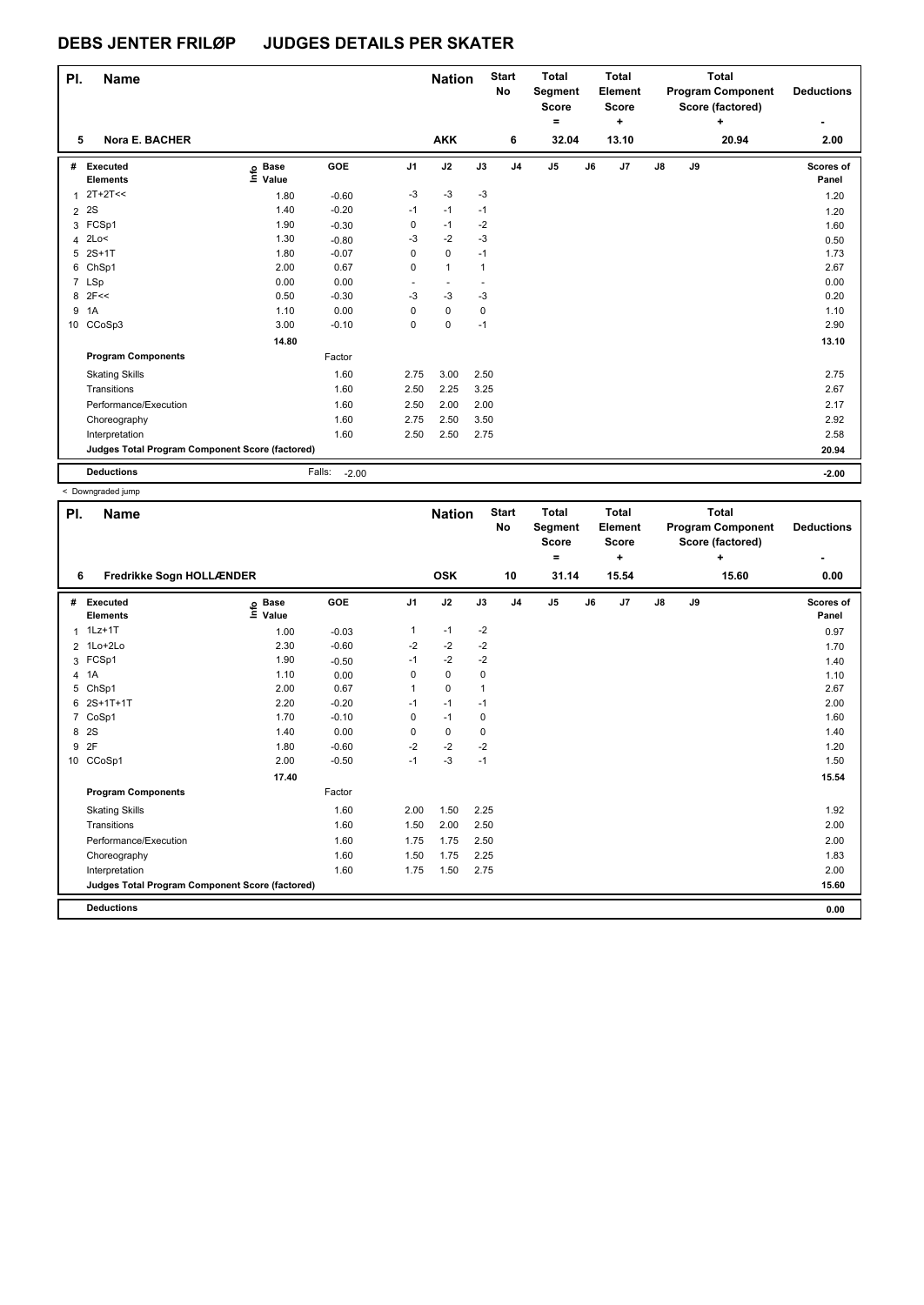| PI.          | Name                                            |                   |                   |                | <b>Nation</b> |              | <b>Start</b><br>No | <b>Total</b><br>Segment<br><b>Score</b><br>$\equiv$ |    | <b>Total</b><br><b>Element</b><br><b>Score</b><br>÷ |               |    | <b>Total</b><br><b>Program Component</b><br>Score (factored)<br>÷ | <b>Deductions</b>  |
|--------------|-------------------------------------------------|-------------------|-------------------|----------------|---------------|--------------|--------------------|-----------------------------------------------------|----|-----------------------------------------------------|---------------|----|-------------------------------------------------------------------|--------------------|
| 7            | <b>Lin LØSTEGÅRD</b>                            |                   |                   |                | <b>AKK</b>    |              | 9                  | 28.63                                               |    | 14.23                                               |               |    | 16.40                                                             | 2.00               |
|              | # Executed<br><b>Elements</b>                   | e Base<br>⊑ Value | GOE               | J1             | J2            | J3           | J4                 | J5                                                  | J6 | J7                                                  | J8            | J9 |                                                                   | Scores of<br>Panel |
| $\mathbf{1}$ | 2T                                              | 1.40              | $-0.60$           | -3             | $-3$          | -3           |                    |                                                     |    |                                                     |               |    |                                                                   | 0.80               |
|              | 2 2Lo                                           | 1.80              | 0.10              | $\mathbf 0$    | 0             | $\mathbf{1}$ |                    |                                                     |    |                                                     |               |    |                                                                   | 1.90               |
| 3            | FCSp1                                           | 1.90              | $-0.60$           | $-2$           | $-2$          | $-2$         |                    |                                                     |    |                                                     |               |    |                                                                   | 1.30               |
|              | 4 2S+1T+1Lo                                     | 2.30              | 0.00              | 0              | $\pmb{0}$     | $\mathbf 0$  |                    |                                                     |    |                                                     |               |    |                                                                   | 2.30               |
|              | 5 ChSp1                                         | 2.00              | 0.00              | 0              | $\pmb{0}$     | $\mathbf 0$  |                    |                                                     |    |                                                     |               |    |                                                                   | 2.00               |
|              | 6 CCoSp1                                        | 2.00              | $-0.20$           | 0              | $-1$          | $-1$         |                    |                                                     |    |                                                     |               |    |                                                                   | 1.80               |
|              | 7 1A                                            | 1.10              | 0.13              | 0              | $\mathbf{1}$  | $\mathbf{1}$ |                    |                                                     |    |                                                     |               |    |                                                                   | 1.23               |
|              | 8 1Lz+1Lo                                       | 1.10              | 0.00              | $\mathbf 0$    | $\pmb{0}$     | 0            |                    |                                                     |    |                                                     |               |    |                                                                   | 1.10               |
|              | 9 2F                                            | 1.80              | $-0.90$           | -3             | $-3$          | -3           |                    |                                                     |    |                                                     |               |    |                                                                   | 0.90               |
|              | 10 LSp1                                         | 1.50              | $-0.60$           | $-2$           | $-2$          | $-2$         |                    |                                                     |    |                                                     |               |    |                                                                   | 0.90               |
|              |                                                 | 16.90             |                   |                |               |              |                    |                                                     |    |                                                     |               |    |                                                                   | 14.23              |
|              | <b>Program Components</b>                       |                   | Factor            |                |               |              |                    |                                                     |    |                                                     |               |    |                                                                   |                    |
|              | <b>Skating Skills</b>                           |                   | 1.60              | 2.25           | 2.25          | 2.25         |                    |                                                     |    |                                                     |               |    |                                                                   | 2.25               |
|              | Transitions                                     |                   | 1.60              | 1.75           | 1.75          | 1.75         |                    |                                                     |    |                                                     |               |    |                                                                   | 1.75               |
|              | Performance/Execution                           |                   | 1.60              | 1.75           | 2.00          | 1.50         |                    |                                                     |    |                                                     |               |    |                                                                   | 1.75               |
|              | Choreography                                    |                   | 1.60              | 2.00           | 2.00          | 2.50         |                    |                                                     |    |                                                     |               |    |                                                                   | 2.17               |
|              | Interpretation                                  |                   | 1.60              | 2.25           | 2.25          | 2.50         |                    |                                                     |    |                                                     |               |    |                                                                   | 2.33               |
|              | Judges Total Program Component Score (factored) |                   |                   |                |               |              |                    |                                                     |    |                                                     |               |    |                                                                   | 16.40              |
|              | <b>Deductions</b>                               |                   | Falls:<br>$-2.00$ |                |               |              |                    |                                                     |    |                                                     |               |    |                                                                   | $-2.00$            |
|              |                                                 |                   |                   |                |               |              |                    |                                                     |    |                                                     |               |    |                                                                   |                    |
|              |                                                 |                   |                   |                |               |              |                    |                                                     |    |                                                     |               |    |                                                                   |                    |
| PI.          | <b>Name</b>                                     |                   |                   |                | <b>Nation</b> |              | <b>Start</b>       | <b>Total</b>                                        |    | Total                                               |               |    | Total                                                             |                    |
|              |                                                 |                   |                   |                |               |              | No                 | Segment                                             |    | <b>Element</b>                                      |               |    | <b>Program Component</b>                                          | <b>Deductions</b>  |
|              |                                                 |                   |                   |                |               |              |                    | <b>Score</b><br>$\equiv$                            |    | <b>Score</b><br>٠                                   |               |    | Score (factored)<br>÷                                             |                    |
|              |                                                 |                   |                   |                |               |              |                    |                                                     |    |                                                     |               |    |                                                                   |                    |
| 8            | Josefine JØRNSEN                                |                   |                   |                | <b>AKK</b>    |              | 1                  | 28.33                                               |    | 14.66                                               |               |    | 14.67                                                             | 1.00               |
|              | # Executed                                      | Base              | GOE               | J1             | J2            | J3           | J4                 | J5                                                  | J6 | J7                                                  | $\mathsf{J}8$ | J9 |                                                                   | Scores of          |
|              | <b>Elements</b>                                 | e Base<br>⊑ Value |                   |                |               |              |                    |                                                     |    |                                                     |               |    |                                                                   | Panel              |
| 1            | 2S                                              | 1.40              | 0.00              | 0              | $\pmb{0}$     | 0            |                    |                                                     |    |                                                     |               |    |                                                                   | 1.40               |
|              | 2 2S+1T+1Lo                                     | 2.30              | $-0.07$           | 0              | $-1$          | 0            |                    |                                                     |    |                                                     |               |    |                                                                   | 2.23               |
|              | 3 1A                                            | 1.10              | 0.00              | 0              | $\pmb{0}$     | 0            |                    |                                                     |    |                                                     |               |    |                                                                   | 1.10               |
|              | 4 CoSp1                                         | 1.70              | 0.00              | 0              | $\pmb{0}$     | 0            |                    |                                                     |    |                                                     |               |    |                                                                   | 1.70               |
|              | 5 ChSp1                                         | 2.00              | $-0.17$           | 0              | 0             | $-1$         |                    |                                                     |    |                                                     |               |    |                                                                   | 1.83               |
|              | 6 2Lo                                           | 1.80              | $-0.20$           | 0              | $-1$          | $-1$         |                    |                                                     |    |                                                     |               |    |                                                                   | 1.60               |
|              | 7 FCSp                                          | 0.00              | 0.00              | $\overline{a}$ | $\sim$        | $\sim$       |                    |                                                     |    |                                                     |               |    |                                                                   | 0.00               |
|              | 8 2T                                            | 1.40              | $-0.60$           | -3             | $-3$          | -3           |                    |                                                     |    |                                                     |               |    |                                                                   | 0.80               |
|              | 9 1A+1T                                         | 1.50              | 0.00              | $\mathbf 0$    | 0             | 0            |                    |                                                     |    |                                                     |               |    |                                                                   | 1.50               |
|              | 10 CCoSp1                                       | 2.00              | 0.50              | 1              | $\mathbf{1}$  | $\mathbf{1}$ |                    |                                                     |    |                                                     |               |    |                                                                   | 2.50               |
|              |                                                 | 15.20             |                   |                |               |              |                    |                                                     |    |                                                     |               |    |                                                                   | 14.66              |
|              | <b>Program Components</b>                       |                   | Factor            |                |               |              |                    |                                                     |    |                                                     |               |    |                                                                   |                    |
|              | <b>Skating Skills</b>                           |                   | 1.60              | 2.25           | 2.25          | 2.00         |                    |                                                     |    |                                                     |               |    |                                                                   | 2.17               |
|              | Transitions                                     |                   | 1.60              | 1.50           | 2.25          | 1.75         |                    |                                                     |    |                                                     |               |    |                                                                   | 1.83               |
|              | Performance/Execution                           |                   | 1.60              | 1.75           | 2.00          | 1.50         |                    |                                                     |    |                                                     |               |    |                                                                   | 1.75               |
|              | Choreography                                    |                   | 1.60              | 1.75           | 1.75          | 1.75         |                    |                                                     |    |                                                     |               |    |                                                                   | 1.75               |
|              | Interpretation                                  |                   | 1.60              | 2.00           | 1.75          | 1.25         |                    |                                                     |    |                                                     |               |    |                                                                   | 1.67               |
|              | Judges Total Program Component Score (factored) |                   |                   |                |               |              |                    |                                                     |    |                                                     |               |    |                                                                   | 14.67              |
|              | <b>Deductions</b>                               |                   | Falls:<br>$-1.00$ |                |               |              |                    |                                                     |    |                                                     |               |    |                                                                   | $-1.00$            |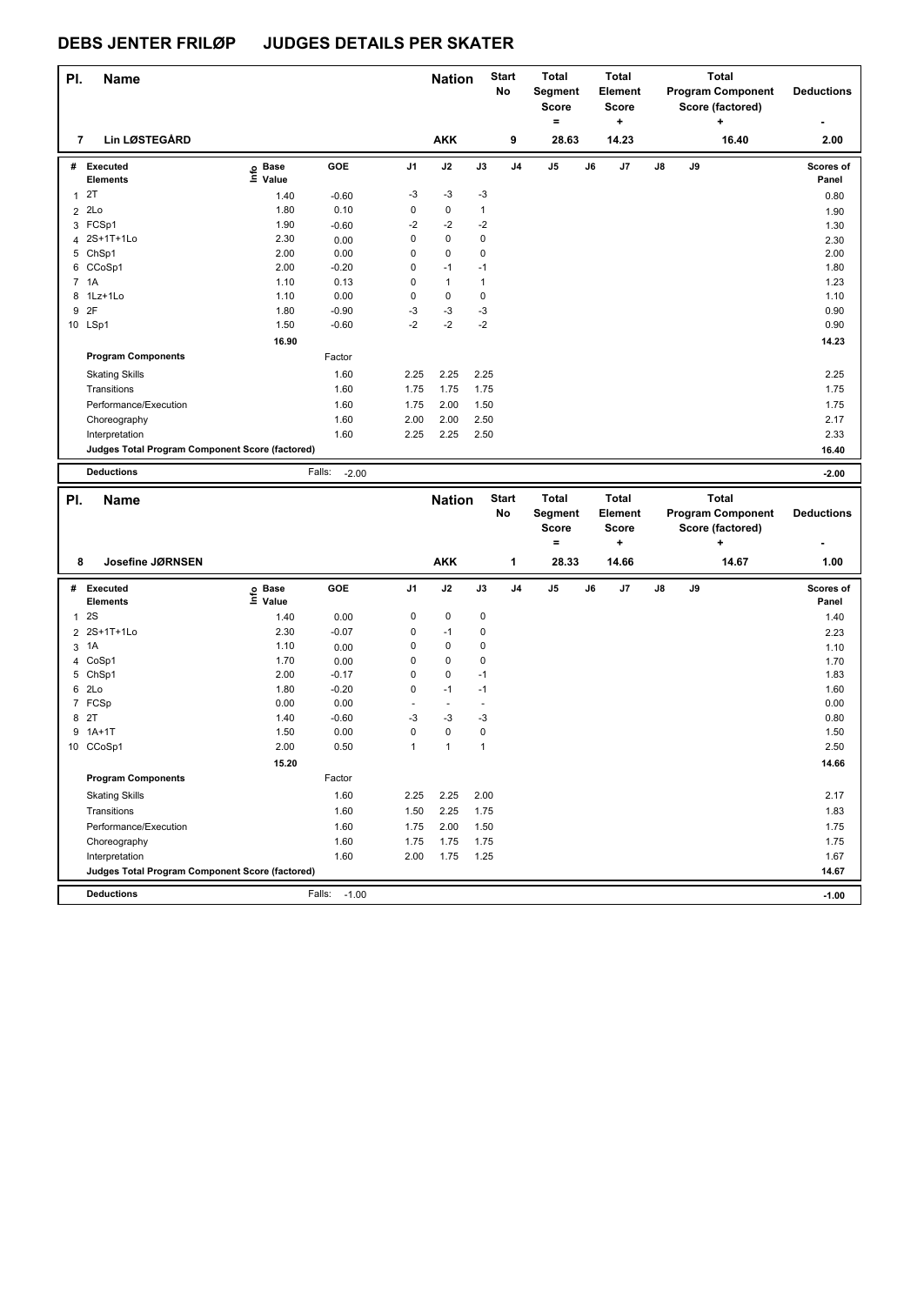| PI.            | Name                                            |                                  |         |                | <b>Nation</b> |      | <b>Start</b><br><b>No</b> | <b>Total</b><br>Segment<br><b>Score</b><br>۰ |    | <b>Total</b><br>Element<br><b>Score</b><br>÷ |               |    | Total<br><b>Program Component</b><br>Score (factored)<br>÷ | <b>Deductions</b>  |
|----------------|-------------------------------------------------|----------------------------------|---------|----------------|---------------|------|---------------------------|----------------------------------------------|----|----------------------------------------------|---------------|----|------------------------------------------------------------|--------------------|
| 9              | Elisabeth VOSSGÅRD                              |                                  |         |                | <b>BKK</b>    |      | 5                         | 28.23                                        |    | 12.23                                        |               |    | 16.00                                                      | 0.00               |
| #              | Executed<br><b>Elements</b>                     | <b>Base</b><br>e Base<br>⊑ Value | GOE     | J <sub>1</sub> | J2            | J3   | J <sub>4</sub>            | J <sub>5</sub>                               | J6 | J7                                           | $\mathsf{J}8$ | J9 |                                                            | Scores of<br>Panel |
| 1              | 2F<                                             | 1.30                             | $-0.70$ | $-2$           | $-2$          | -3   |                           |                                              |    |                                              |               |    |                                                            | 0.60               |
|                | 2 ChSp1                                         | 2.00                             | 0.33    | 0              | $\mathbf{1}$  | 0    |                           |                                              |    |                                              |               |    |                                                            | 2.33               |
|                | $3 \t2F<$                                       | 1.30                             | $-0.90$ | -3             | $-3$          | -3   |                           |                                              |    |                                              |               |    |                                                            | 0.40               |
|                | 4 1Lo+1T                                        | 0.90                             | $-0.10$ | $-2$           | 0             | $-1$ |                           |                                              |    |                                              |               |    |                                                            | 0.80               |
|                | 5 FSSp1                                         | 2.00                             | $-0.13$ | $\mathbf{1}$   | $-1$          | $-2$ |                           |                                              |    |                                              |               |    |                                                            | 1.87               |
| 6              | 2S+T+1Lo                                        | 1.90                             | $-0.27$ | $-1$           | $-2$          | $-1$ |                           |                                              |    |                                              |               |    |                                                            | 1.63               |
| $\overline{7}$ | <b>2S</b>                                       | 1.40                             | $-0.20$ | $-2$           | $\mathbf 0$   | $-1$ |                           |                                              |    |                                              |               |    |                                                            | 1.20               |
|                | 8 LSp1                                          | 1.50                             | $-0.30$ | $-1$           | $-1$          | $-1$ |                           |                                              |    |                                              |               |    |                                                            | 1.20               |
| 9              | 1A                                              | 1.10                             | 0.00    | 0              | 0             | 0    |                           |                                              |    |                                              |               |    |                                                            | 1.10               |
| 10             | CoSp1                                           | 1.70                             | $-0.60$ | $-2$           | $-2$          | $-2$ |                           |                                              |    |                                              |               |    |                                                            | 1.10               |
|                |                                                 | 15.10                            |         |                |               |      |                           |                                              |    |                                              |               |    |                                                            | 12.23              |
|                | <b>Program Components</b>                       |                                  | Factor  |                |               |      |                           |                                              |    |                                              |               |    |                                                            |                    |
|                | <b>Skating Skills</b>                           |                                  | 1.60    | 2.25           | 2.75          | 1.75 |                           |                                              |    |                                              |               |    |                                                            | 2.25               |
|                | Transitions                                     |                                  | 1.60    | 1.75           | 2.25          | 2.25 |                           |                                              |    |                                              |               |    |                                                            | 2.08               |
|                | Performance/Execution                           |                                  | 1.60    | 1.50           | 2.50          | 1.75 |                           |                                              |    |                                              |               |    |                                                            | 1.92               |
|                | Choreography                                    |                                  | 1.60    | 1.75           | 2.50          | 2.00 |                           |                                              |    |                                              |               |    |                                                            | 2.08               |
|                | Interpretation                                  |                                  | 1.60    | 1.50           | 2.25          | 1.25 |                           |                                              |    |                                              |               |    |                                                            | 1.67               |
|                | Judges Total Program Component Score (factored) |                                  |         |                |               |      |                           |                                              |    |                                              |               |    |                                                            | 16.00              |
|                | <b>Deductions</b>                               |                                  |         |                |               |      |                           |                                              |    |                                              |               |    |                                                            | 0.00               |

**Name Deductions - Nation Start** Total **Segment Score = Total Element Score + Total Program Component Score (factored) + PI.** Name **Start PI.** Nation Start **No # Executed Elements Base Value GOE J1 J2 J3 J4 J5 J6 J7 J8 J9 Scores of Panel** 9 Base GUE J1 J2 J3 J4 J5 J6 J7 J8 J9 > Scores of Scores (<br>Elements EValue Panel<br>1 1A< 0.80 0.40 <sup>-2</sup> <sup>-2</sup> <sup>-2</sup> 2 <sup>-2</sup> 0.40  **10 Linnea DAHLE OSK 13 25.04 10.44 15.60 1.00**  $2 \text{ } 2 \text{ } 2 \text{ } 5 \text{ } 2 \text{ } 2 \text{ } 5 \text{ } 2 \text{ } 2 \text{ } 2 \text{ } 2 \text{ } 2 \text{ } 2 \text{ } 2 \text{ } 2 \text{ } 2 \text{ } 2 \text{ } 2 \text{ } 2 \text{ } 2 \text{ } 2 \text{ } 2 \text{ } 2 \text{ } 2 \text{ } 2 \text{ } 2 \text{ } 2 \text{ } 2 \text{ } 2 \text{ } 2 \text{ } 2 \text{ } 2 \text{ } 2 \text{ } 2 \text{ } 2 \text{ } 2 \text{ } 2 \text{$ 3 CCoSp1 2.00 0.17 1 0 0 2.17 4 ChSp1 2.00 0.00 0 0 0 2.00 5 CSSp1 1.90 0.33 1 1 0 2.23  $6$  2Lo  $1.80$   $-0.90$   $-3$   $-3$   $-3$   $-3$   $-1.3$   $-1.30$   $0.90$ 7 1F+1Lo+1Lo 1.50 -0.03 0 0 -1 1.47 8 2S<< 0.10  $0.40$   $0.30$   $0.3$   $0.3$   $0.3$   $0.10$ 9 FCSp 0.00 0.00 - - - 0.00 10 1A 1.10 -0.13 0 -1 -1 0.97  **12.30 10.44 Program Components**  Skating Skills 2.00 2.00 1.25 Factor 1.60 2.00 2.00 1.25 2.00 1.25 and the state of the state of the state of the state of the state of the state of the state of the state of the state of the state of the state of the state of the state of the state of the st Transitions 1.60 1.75 1.75 1.75 1.75 Performance/Execution 2.08 1.60 2.25 2.25 1.75 2.08 2.08 2.08 Choreography 1.60 2.25 2.00 2.25 2.00 2.25 2.00 2.25 2.17 Interpretation 1.60 1.60 2.25 2.50 1.25 2.00 2.20 2.00 **Deductions** Falls: -1.00 **-1.00 Judges Total Program Component Score (factored) 15.60** < Downgraded jump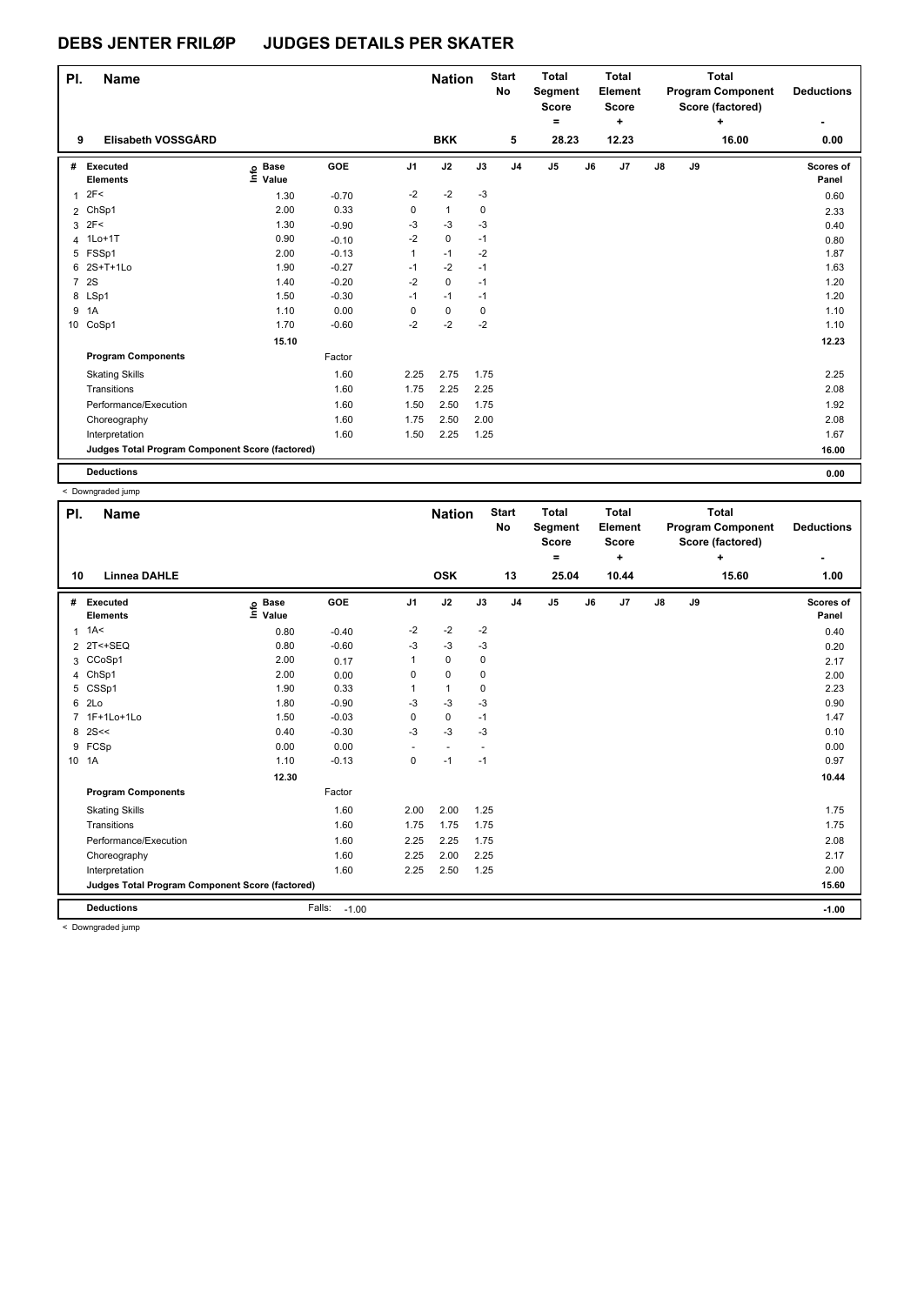| PI.  | <b>Name</b>                                     |   |                                  |                   |                | <b>Nation</b> |              | <b>Start</b><br>No | <b>Total</b><br>Segment<br><b>Score</b><br>۰ |    | Total<br>Element<br><b>Score</b><br>٠ |               |    | Total<br><b>Program Component</b><br>Score (factored)<br>÷ | <b>Deductions</b>  |
|------|-------------------------------------------------|---|----------------------------------|-------------------|----------------|---------------|--------------|--------------------|----------------------------------------------|----|---------------------------------------|---------------|----|------------------------------------------------------------|--------------------|
| 11   | Kaja Elise LANGHOLM                             |   |                                  |                   |                | <b>OSK</b>    |              | 14                 | 23.55                                        |    | 9.67                                  |               |    | 15.88                                                      | 2.00               |
| #    | Executed<br><b>Elements</b>                     |   | <b>Base</b><br>e Base<br>⊑ Value | GOE               | J <sub>1</sub> | J2            | J3           | J <sub>4</sub>     | J <sub>5</sub>                               | J6 | J7                                    | $\mathsf{J}8$ | J9 |                                                            | Scores of<br>Panel |
|      | $1 \t1A$                                        |   | 1.10                             | 0.07              | 0              | $\pmb{0}$     | $\mathbf{1}$ |                    |                                              |    |                                       |               |    |                                                            | 1.17               |
|      | 2 1Lz+2T<<                                      | e | 1.00                             | $-0.27$           | -3             | $-2$          | -3           |                    |                                              |    |                                       |               |    |                                                            | 0.73               |
|      | 3 CCoSp1                                        |   | 2.00                             | $-0.60$           | $-1$           | $-2$          | $-3$         |                    |                                              |    |                                       |               |    |                                                            | 1.40               |
|      | $4$ 2F<                                         |   | 1.30                             | $-0.90$           | $-3$           | $-3$          | $-3$         |                    |                                              |    |                                       |               |    |                                                            | 0.40               |
|      | 5 SSp1                                          |   | 1.30                             | $-0.90$           | -3             | $-3$          | $-3$         |                    |                                              |    |                                       |               |    |                                                            | 0.40               |
| 6    | ChSp1                                           |   | 2.00                             | 0.00              | 0              | 0             | 0            |                    |                                              |    |                                       |               |    |                                                            | 2.00               |
|      | 7 FCSp1                                         |   | 1.90                             | $-0.20$           | $-1$           | 0             | $-1$         |                    |                                              |    |                                       |               |    |                                                            | 1.70               |
|      | 8 2Lo<<                                         |   | 0.50                             | $-0.30$           | $-3$           | $-3$          | $-3$         |                    |                                              |    |                                       |               |    |                                                            | 0.20               |
| 9    | $2S+1T$                                         |   | 1.80                             | $-0.13$           | 0              | $-1$          | $-1$         |                    |                                              |    |                                       |               |    |                                                            | 1.67               |
| 10 A |                                                 |   | 0.00                             | 0.00              |                |               |              |                    |                                              |    |                                       |               |    |                                                            | 0.00               |
|      |                                                 |   | 12.90                            |                   |                |               |              |                    |                                              |    |                                       |               |    |                                                            | 9.67               |
|      | <b>Program Components</b>                       |   |                                  | Factor            |                |               |              |                    |                                              |    |                                       |               |    |                                                            |                    |
|      | <b>Skating Skills</b>                           |   |                                  | 1.60              | 2.25           | 2.50          | 2.50         |                    |                                              |    |                                       |               |    |                                                            | 2.42               |
|      | Transitions                                     |   |                                  | 1.60              | 1.50           | 2.50          | 1.75         |                    |                                              |    |                                       |               |    |                                                            | 1.92               |
|      | Performance/Execution                           |   |                                  | 1.60              | 1.75           | 2.00          | 1.25         |                    |                                              |    |                                       |               |    |                                                            | 1.67               |
|      | Choreography                                    |   |                                  | 1.60              | 1.75           | 2.50          | 1.75         |                    |                                              |    |                                       |               |    |                                                            | 2.00               |
|      | Interpretation                                  |   |                                  | 1.60              | 2.00           | 2.25          | 1.50         |                    |                                              |    |                                       |               |    |                                                            | 1.92               |
|      | Judges Total Program Component Score (factored) |   |                                  |                   |                |               |              |                    |                                              |    |                                       |               |    |                                                            | 15.88              |
|      | <b>Deductions</b>                               |   |                                  | Falls:<br>$-2.00$ |                |               |              |                    |                                              |    |                                       |               |    |                                                            | $-2.00$            |

< Downgraded jump e Jump take off with wrong edge (long)

| PI. | <b>Name</b>                                     |                            |                   |                | <b>Nation</b> |      | <b>Start</b><br>No | <b>Total</b><br>Segment<br><b>Score</b> |    | <b>Total</b><br>Element<br><b>Score</b> |               |    | <b>Total</b><br><b>Program Component</b><br>Score (factored) | <b>Deductions</b>         |
|-----|-------------------------------------------------|----------------------------|-------------------|----------------|---------------|------|--------------------|-----------------------------------------|----|-----------------------------------------|---------------|----|--------------------------------------------------------------|---------------------------|
|     |                                                 |                            |                   |                |               |      |                    | ۰                                       |    | ٠                                       |               |    | ٠                                                            | ٠                         |
| 12  | <b>Victoria NETLAND</b>                         |                            |                   |                | <b>BKK</b>    |      | 8                  | 20.60                                   |    | 8.73                                    |               |    | 13.87                                                        | 2.00                      |
| #   | <b>Executed</b><br><b>Elements</b>              | e Base<br>E Value<br>Value | GOE               | J <sub>1</sub> | J2            | J3   | J <sub>4</sub>     | J <sub>5</sub>                          | J6 | J <sub>7</sub>                          | $\mathsf{J}8$ | J9 |                                                              | <b>Scores of</b><br>Panel |
| 1   | ChSp                                            | 0.00                       | 0.00              |                |               |      |                    |                                         |    |                                         |               |    |                                                              | 0.00                      |
|     | 2 FCSp1                                         | 1.90                       | $-0.50$           | $-1$           | $-2$          | $-2$ |                    |                                         |    |                                         |               |    |                                                              | 1.40                      |
| 3   | $1A+1Lo$                                        | 1.60                       | 0.00              | 0              | 0             | 0    |                    |                                         |    |                                         |               |    |                                                              | 1.60                      |
| 4   | $2S+T$                                          | 1.40                       | $-0.07$           | 0              | 0             | $-1$ |                    |                                         |    |                                         |               |    |                                                              | 1.33                      |
| 5   | 2Lo<<                                           | 0.50                       | $-0.30$           | $-3$           | $-3$          | -3   |                    |                                         |    |                                         |               |    |                                                              | 0.20                      |
| 6   | CoSp1                                           | 1.70                       | $-0.10$           | $-1$           | $\mathbf 0$   | 0    |                    |                                         |    |                                         |               |    |                                                              | 1.60                      |
|     | 7 1F                                            | 0.50                       | 0.00              | $\Omega$       | $\mathbf 0$   | 0    |                    |                                         |    |                                         |               |    |                                                              | 0.50                      |
| 8   | 2S+1T+1Lo                                       | 2.30                       | $-0.20$           | $-1$           | $-1$          | $-1$ |                    |                                         |    |                                         |               |    |                                                              | 2.10                      |
|     | 9 CCoSp                                         | 0.00                       | 0.00              |                |               |      |                    |                                         |    |                                         |               |    |                                                              | 0.00                      |
|     |                                                 | 9.90                       |                   |                |               |      |                    |                                         |    |                                         |               |    |                                                              | 8.73                      |
|     | <b>Program Components</b>                       |                            | Factor            |                |               |      |                    |                                         |    |                                         |               |    |                                                              |                           |
|     | <b>Skating Skills</b>                           |                            | 1.60              | 1.75           | 2.00          | 1.75 |                    |                                         |    |                                         |               |    |                                                              | 1.83                      |
|     | Transitions                                     |                            | 1.60              | 1.75           | 1.75          | 2.25 |                    |                                         |    |                                         |               |    |                                                              | 1.92                      |
|     | Performance/Execution                           |                            | 1.60              | 1.25           | 1.50          | 1.50 |                    |                                         |    |                                         |               |    |                                                              | 1.42                      |
|     | Choreography                                    |                            | 1.60              | 1.75           | 2.00          | 2.25 |                    |                                         |    |                                         |               |    |                                                              | 2.00                      |
|     | Interpretation                                  |                            | 1.60              | 1.50           | 1.50          | 1.50 |                    |                                         |    |                                         |               |    |                                                              | 1.50                      |
|     | Judges Total Program Component Score (factored) |                            |                   |                |               |      |                    |                                         |    |                                         |               |    |                                                              | 13.87                     |
|     | <b>Deductions</b>                               |                            | Falls:<br>$-2.00$ |                |               |      |                    |                                         |    |                                         |               |    |                                                              | $-2.00$                   |
|     | < Downgraded jumn                               |                            |                   |                |               |      |                    |                                         |    |                                         |               |    |                                                              |                           |